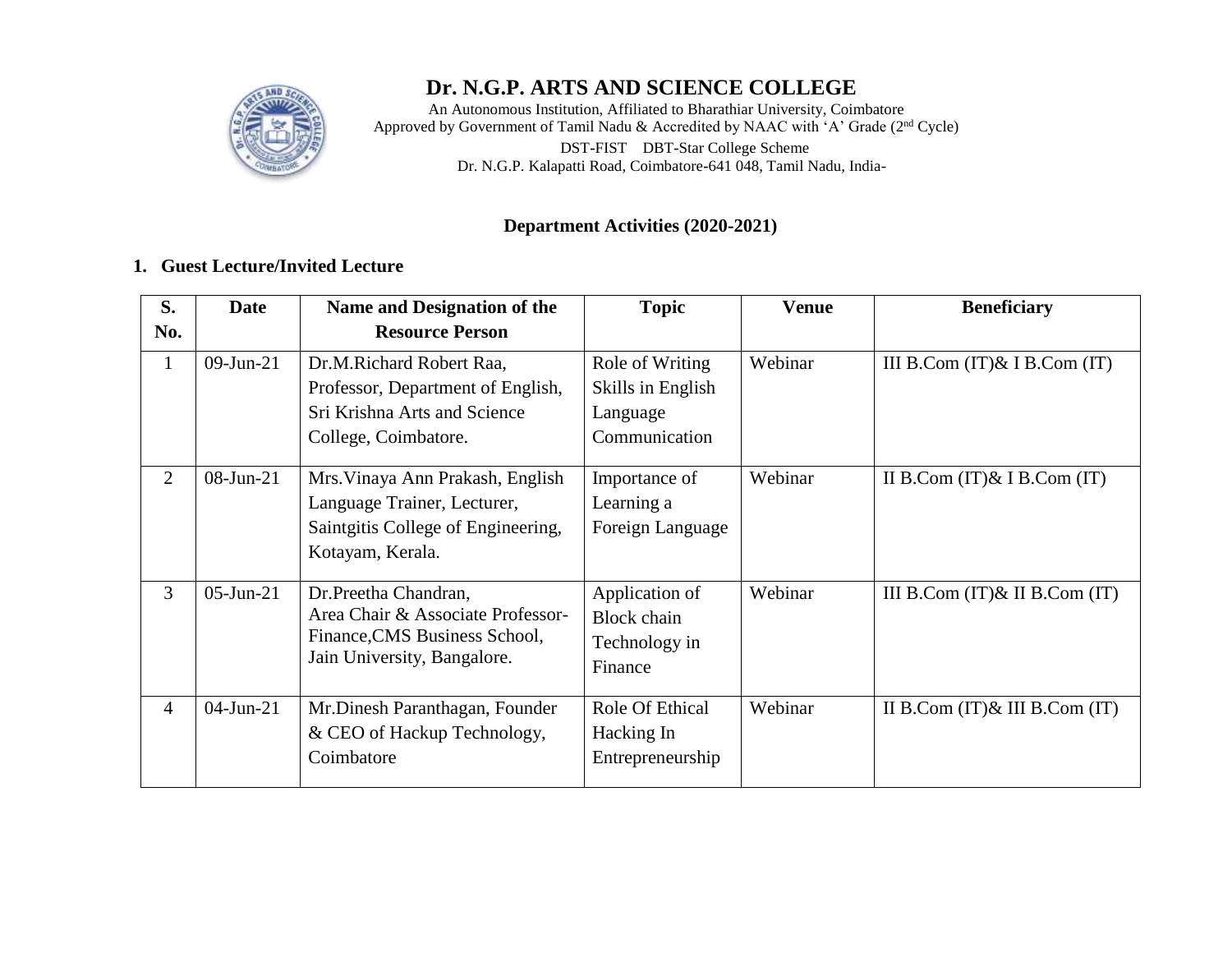| 5      | $01$ -Jun-21 | Mr. Shrinath P.G, Technology<br>Lead, Infosys Ltd., Chennai                                                                                                                          | Hadoop<br>Technology                                             | Webinar | III B.Com $(IT)$ & I B.Com $(IT)$  |
|--------|--------------|--------------------------------------------------------------------------------------------------------------------------------------------------------------------------------------|------------------------------------------------------------------|---------|------------------------------------|
| 6      | 31-May-21    | Mr.M.Mohammed Suhail,<br><b>Assistant Professor &amp; Placement</b><br>Coordinator, Department of<br>Computer Science(Shift-I), Alpha<br>Arts and Science College, Porur,<br>Chennai | Road Map To<br>Placement                                         | Webinar | II B.Com $(IT)$ & III B.Com $(IT)$ |
| $\tau$ | 28-May-21    | Dr.Anitha Ravikumar, Associate<br>Professor, Department of Business<br>Studies, University of Technology<br>and Applied Sciences (UTAS-<br>HCT), Muscat, Oman.                       | How To Prepare<br><b>Yourself To Face</b><br>The Job Market      | Webinar | III B.Com $(IT)$ & I B.Com $(IT)$  |
| 8      | 27-May-21    | Dr.S.Jeyakumar, Assistant<br>Professor, PG Research<br>Department of Commerce, PMT<br>College, Tirunelveli.                                                                          | Financial<br>Discipline for<br>Entrepreneurial<br><b>Success</b> | Webinar | II B.Com $(IT)$                    |
| 9      | 26-May-21    | Mrs. Jananisri, Chartered<br>Accountant, ACS Pvt.Ltd,<br>Coimbatore.                                                                                                                 | <b>Personal Finance</b>                                          | Webinar | III B.Com $(IT)$ & I B.Com $(IT)$  |
| 10     | 19-Mar-21    | R.Gowtham,<br>Engineering Specialist,<br>Seagate Singapore International<br>Headquarters Pvt. Ltd.,<br>Singapore.                                                                    | An Introduction to<br>Robotics                                   | Webinar | III B.Com $(IT)$ & I B.Com $(IT)$  |
| 11     | 18-Mar-21    | Dr.K.Nageswari,<br>Assistant Professor,<br>Department of Commerce CA,                                                                                                                | A Bootcamp for<br>Entrepreneurs                                  | Webinar | II B.Com $(IT)$                    |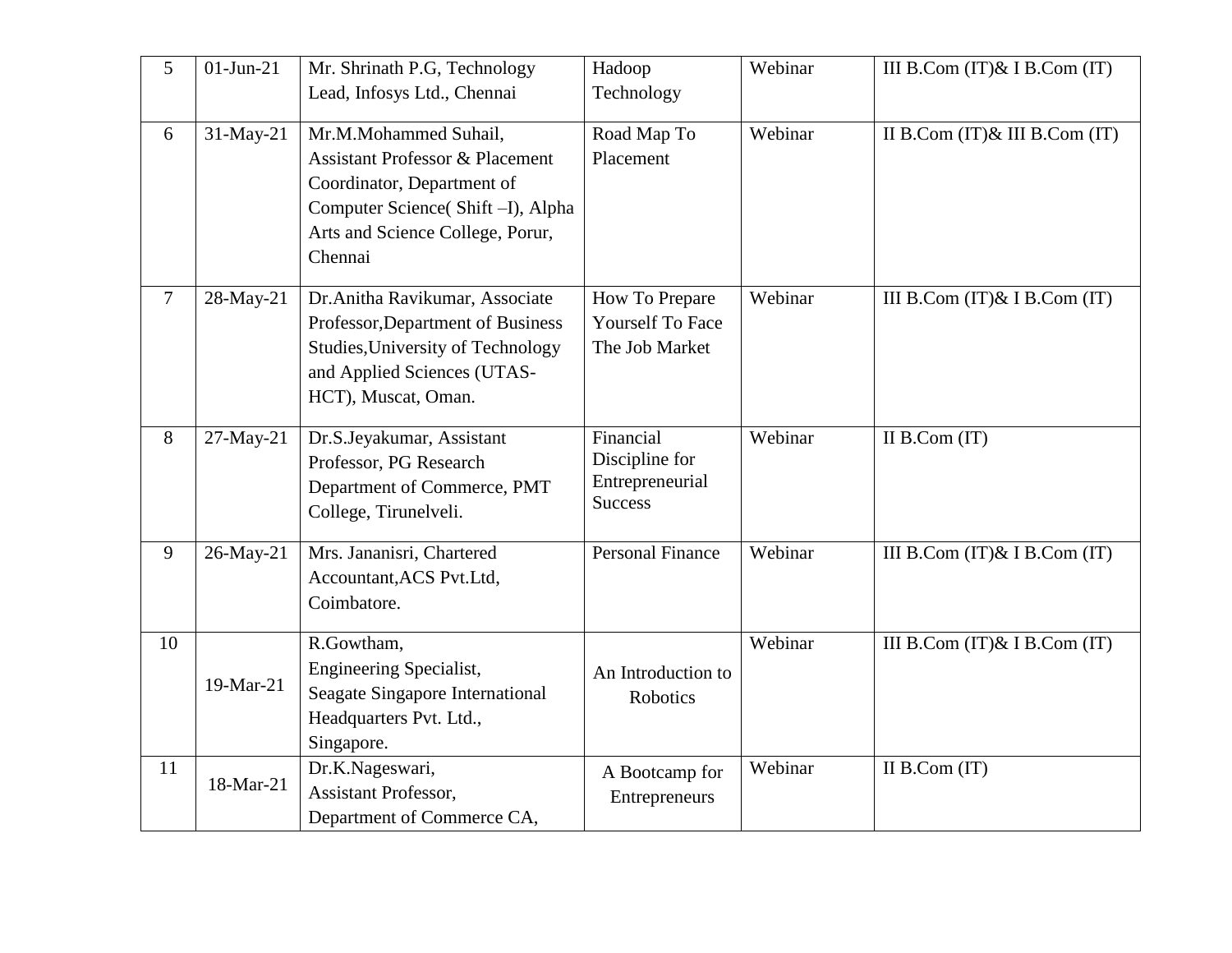|    |                 | Sona College of Arts and Science,<br>Salem.                                                                             |                                                         |         |                                 |
|----|-----------------|-------------------------------------------------------------------------------------------------------------------------|---------------------------------------------------------|---------|---------------------------------|
| 12 | $27$ -Feb- $21$ | Dr.Adhithya K.V.S,<br>Public Health Dentist,<br>Dental Surgeon,<br>Mani's Dental Care and Implant<br>Centre, Coimbatore | Oral Health:<br>Window to your<br><b>Overall Health</b> | Webinar | II B.Com $(IT)$                 |
| 13 | 27-Feb-21       | Chandrasekar.R<br>Isha Yoga and Vipassanameditor<br>Coimbatore                                                          | Introduction To<br>Yoga                                 | Webinar | III B.Com $(T)\&$ I B.Com $(T)$ |
| 14 | $10-Nov-20$     | Dr.GomatheMuthukumar,<br>ICT Facilitator, Tips, Karur Main                                                              | Digital<br>Citizenship                                  | Webinar | II B.Com $(IT)$                 |
| 15 | $23-Sep-20$     | Mr.M.Sabarinathan<br>Executive Manager,<br>Gateway software Solution<br>coimbatore                                      | Project Design<br>And Development                       | Webinar | III $B$ .Com $(IT)$             |

# **2. Seminar /Workshop Conferences organized**

| S. No. | <b>Date</b>  | <b>Nature of</b> | Number of       | Title of the | Name & Designation of   | Name &             | <b>Fundin</b> | <b>Total</b>  |
|--------|--------------|------------------|-----------------|--------------|-------------------------|--------------------|---------------|---------------|
|        |              | the Event        | <b>External</b> | Event        | the Speakers            | <b>Affiliation</b> | g             | <b>Fundin</b> |
|        |              | (Conference/     | Participant     |              |                         | Chair $\&$         | <b>Agency</b> | g             |
|        |              | Seminar/Wo       | S               |              |                         | Co-chair           |               |               |
|        |              | rkshop)          |                 |              |                         |                    |               |               |
|        |              |                  |                 |              | Dr.Devi Radhakrishnan,  |                    |               |               |
|        |              |                  |                 | Creative     | Associate Professor,    |                    |               |               |
|        | $24$ -Mar-21 | Workshop         |                 | Workshop     | Department of BCA $\&$  |                    |               |               |
|        |              |                  |                 | for Web      | IT, School of Computing |                    |               |               |
|        |              |                  |                 | Designing    | Sciences, Vels          |                    |               |               |
|        |              |                  |                 |              | University, Chennai.    |                    |               |               |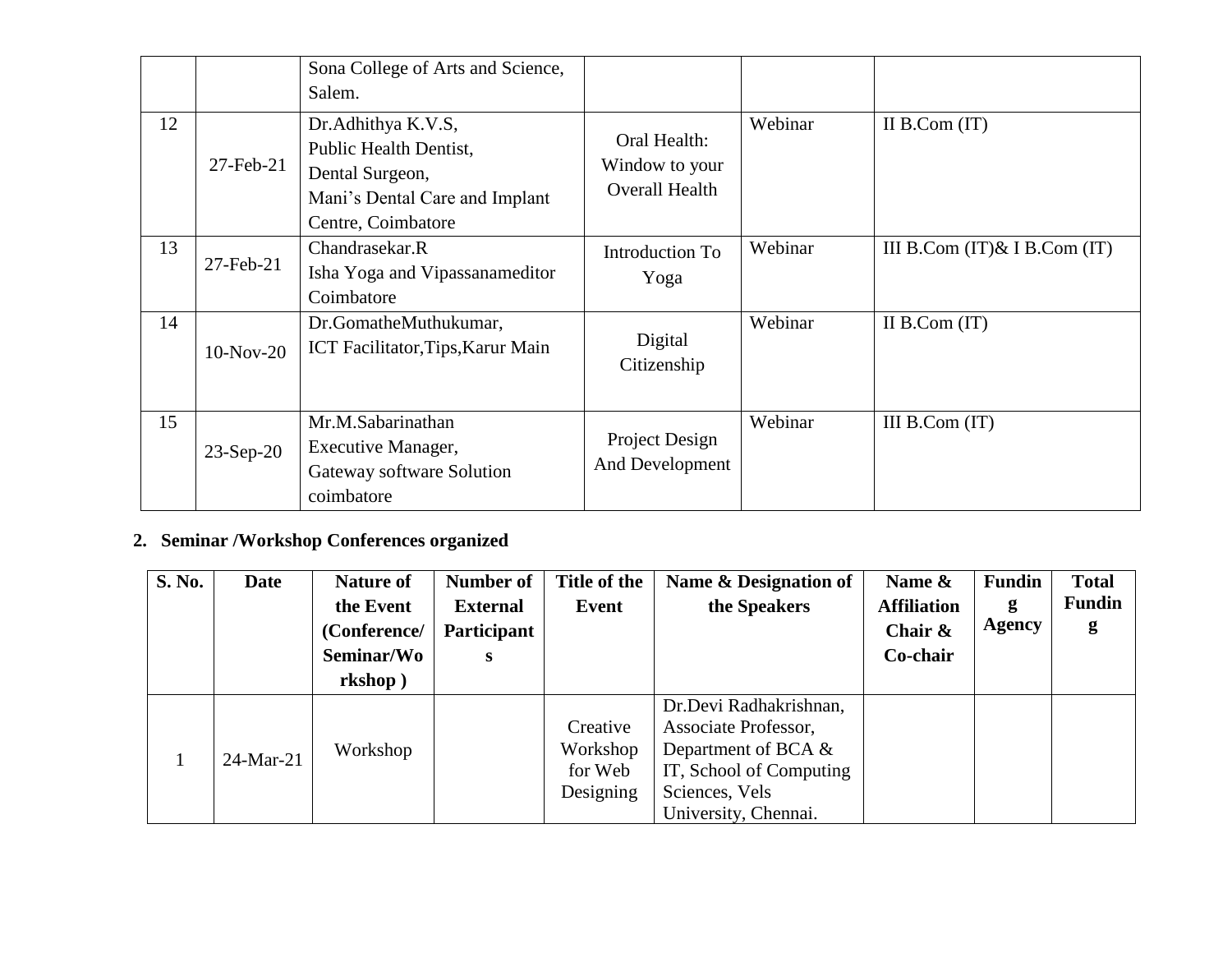| ∠ | 18-Mar-21 | Workshop |  | E-Filling | Mr.S.Alagupandi,<br>TechnicalHead-<br>Training, Aakam<br><b>Industrial Training and</b><br><b>Research Institute</b><br>Coimbatore. | 18-Mar-21 | Worksh<br>op |  |
|---|-----------|----------|--|-----------|-------------------------------------------------------------------------------------------------------------------------------------|-----------|--------------|--|
|---|-----------|----------|--|-----------|-------------------------------------------------------------------------------------------------------------------------------------|-----------|--------------|--|

#### **3. Extension Activities**

| <b>S. No.</b> | Date              | Nature of the extension                 | <b>Place</b>    | <b>Students involved</b>  |
|---------------|-------------------|-----------------------------------------|-----------------|---------------------------|
|               | 06-Feb-21 $\vert$ | Voters Awareness Campaign               | Kurumbapalayam  | II & III BCOM IT Students |
|               |                   | 06-Feb-21   Covid 19 Cognizant Compaign | Karumathampatti | II & III BCOM IT Students |

## **4. Awards and Prizes for Staff**

| <b>S. No.</b> | <b>Name of the Staff</b> | <b>Name of the Award</b>  | Awarded by          | <b>Cash Prize</b><br>$($ If any $)$ | Date         |
|---------------|--------------------------|---------------------------|---------------------|-------------------------------------|--------------|
|               | Dr.S.Kamalaveni          | <b>Award for Teaching</b> | Vivekanandha        |                                     | 6-Mar-2021   |
|               |                          | Excellence                | College of Arts and |                                     |              |
|               |                          |                           | Sciences for Women  |                                     |              |
|               | Dr. J.Lilly              | Certificate Of            | Bharathiar          |                                     | $1-Mar-2021$ |
|               |                          | Appreciation              | University          |                                     |              |

### **5. Staff Participation**

| S. No.    | <b>Date</b>     | <b>Name of the Faculty</b> | Name of the Workshop/FDP/Training           | <b>College</b>      |
|-----------|-----------------|----------------------------|---------------------------------------------|---------------------|
|           |                 |                            | <b>Programme</b>                            |                     |
|           | $15$ -Jun-21 to | Dr.S.Kamalaveni            | <b>Online Faculty Development Programme</b> | Dr.N.G.P. Arts $\&$ |
|           | $21$ -Jun-21    |                            | on Research methodology and Pedagogy        | Science College,    |
|           |                 |                            | for Tertiary Education                      | Coimbatore.         |
| <u>L.</u> | $15$ -Jun-21 to | Dr.J.Lilly                 | <b>Online Faculty Development Programme</b> | Dr.N.G.P. Arts $\&$ |
|           | $21$ -Jun- $21$ |                            | on Research methodology and Pedagogy        | Science College,    |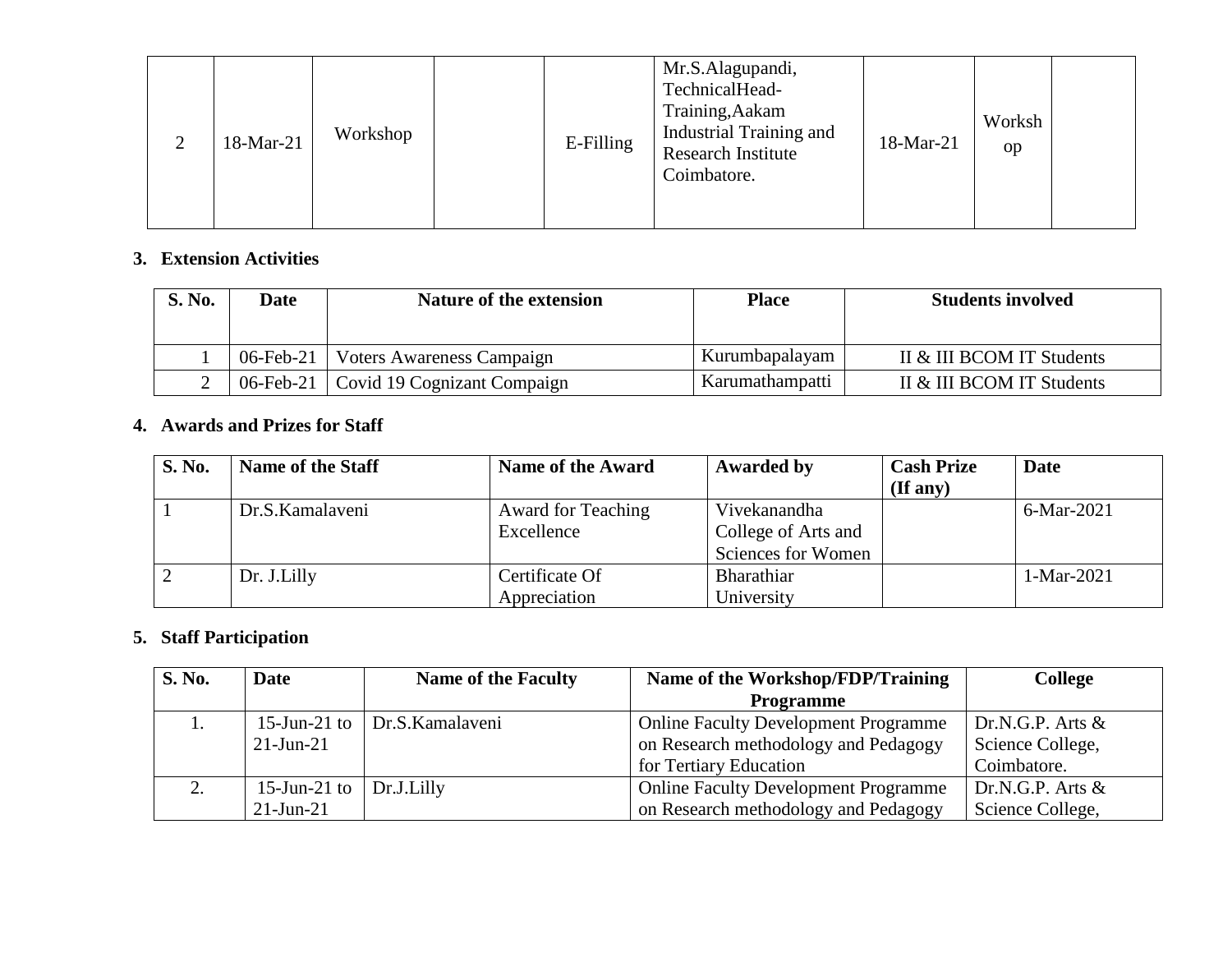|                  |                                      |                 | for Tertiary Education                                                                                        | Coimbatore.                                                                          |
|------------------|--------------------------------------|-----------------|---------------------------------------------------------------------------------------------------------------|--------------------------------------------------------------------------------------|
| 3.               | $15$ -Jun-21 to<br>$21$ -Jun- $21$   | Dr.N.Sathya     | <b>Online Faculty Development Programme</b><br>on Research methodology and Pedagogy<br>for Tertiary Education | Dr.N.G.P. Arts &<br>Science College,<br>Coimbatore.                                  |
| $\overline{4}$ . | 15-Jun-21 to<br>$21-Jun-21$          | L.Priya         | <b>Online Faculty Development Programme</b><br>on Research methodology and Pedagogy<br>for Tertiary Education | Dr.N.G.P. Arts &<br>Science College,<br>Coimbatore.                                  |
| 5.               | $15$ -Jun-21 to<br>$21-Jun-21$       | D.Malarvizhi    | <b>Online Faculty Development Programme</b><br>on Research methodology and Pedagogy<br>for Tertiary Education | Dr.N.G.P. Arts $&$<br>Science College,<br>Coimbatore.                                |
| 6.               | $15$ -Jun-21 to<br>$21-Jun-21$       | Dr.K.Renuka     | <b>Online Faculty Development Programme</b><br>on Research methodology and Pedagogy<br>for Tertiary Education | Dr.N.G.P. Arts &<br>Science College,<br>Coimbatore.                                  |
| 7.               | $15$ -Jun-21 to<br>$21$ -Jun- $21$   | S.Priyadarshini | <b>Online Faculty Development Programme</b><br>on Research methodology and Pedagogy<br>for Tertiary Education | Dr.N.G.P. Arts $&$<br>Science College,<br>Coimbatore.                                |
| 8.               | 20-May-21<br>$\&$<br>$21$ -may- $21$ | Dr.J.Lilly      | <b>Commerce Conclave on Shaping</b><br>Imaginations                                                           | <b>VET</b> Institute of Arts<br>and Science, Erode.                                  |
| 9.               | $27 - Apr - 21$<br>$\&$<br>28-Apr-21 | Dr.N.Sathya     | <b>Online Faculty Development Programme</b><br>on Promoting Research and Innovation In<br>HEI-Teacher's Role  | Sri Kanyaka<br>Parameswari Arts &<br>Science College for<br>Women, Chennai.          |
| 10.              | $02$ -May-20                         | Dr.N.Sathya     | <b>Online Faculty Development Programme</b><br>on Data Science Approach for Industry<br>and Research          | <b>VELS</b> Institute of<br>Science, Technology<br>and Advanced Studies,<br>Chennai. |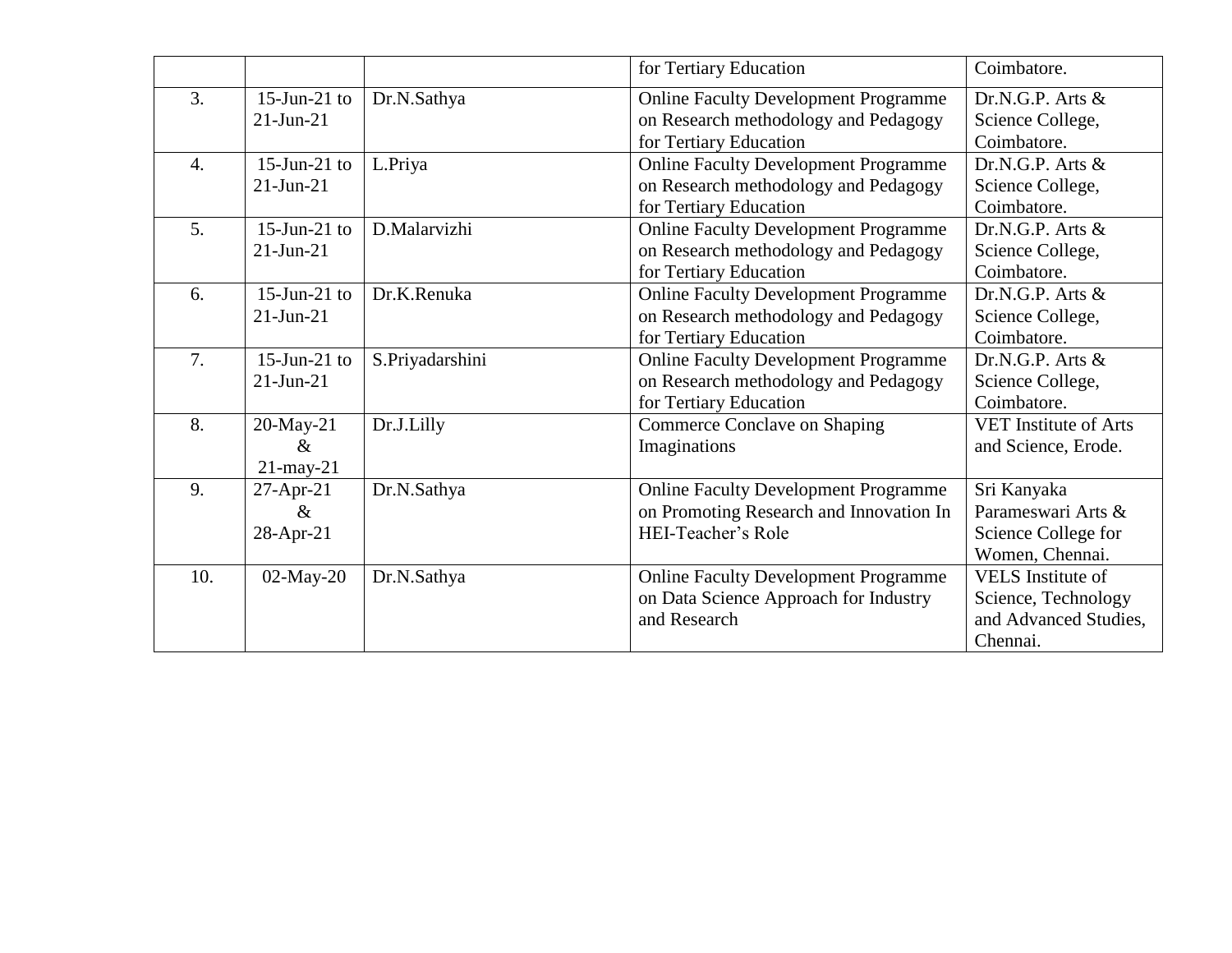## **6. Staff Publication**

| S.             | Name of the    | <b>Title</b>          | <b>Journal Name</b>        | ISSN / ISBN No.        | <b>Impact</b> | SCI/WoS/        |
|----------------|----------------|-----------------------|----------------------------|------------------------|---------------|-----------------|
| No.            | <b>Faculty</b> |                       |                            | Date of publishing     | <b>Factor</b> | <b>UGC/SSC</b>  |
|                |                |                       |                            | Vol. No.               |               | I/Scopus        |
|                | D.Malarvizhi   | A hybrid deep         | Journal of Critical Review | Vol-17, Issue 14, Dec  |               | <b>UGC</b>      |
|                |                | learning model        |                            | 2020, P.No.<br>,ISSN   |               |                 |
|                |                | for improving         |                            | 2394-5125              |               |                 |
|                |                | palliative care       |                            |                        |               |                 |
| $\overline{2}$ | D.Malarvizhi   | Comparison of         | Emerging<br>of<br>Journal  | Vol-7, Issue 12, Dec   |               | <b>SCOPUS</b>   |
|                |                | Algorithms for        | Technologies<br>and        | 2020, ISSN 2349-5162   |               |                 |
|                |                | mortality             | <b>Innovative Research</b> |                        |               |                 |
|                |                | prediction in         |                            |                        |               |                 |
|                |                | Healthcare            |                            |                        |               |                 |
| $\overline{3}$ | Dr.N.Sathya    | Homomorphic           | Research<br>DogoRangsang   | Vol-10 Issue-12 No. 03 |               | <b>UGC</b> Care |
|                |                | Map Based Salt        | Journal                    | Dec 2020, P.No. 1-     |               | Group I         |
|                |                | <b>Encryption And</b> |                            | 8, ISSN: 2347-7180     |               | Journal         |
|                |                | Decryption For        |                            |                        |               |                 |
|                |                | Secured               |                            |                        |               |                 |
|                |                | Cloud Data            |                            |                        |               |                 |
|                |                | Storage And           |                            |                        |               |                 |
|                |                | Accessibility         |                            |                        |               |                 |

# **7. Students Participation**

| S.<br>No. | <b>Date</b>                        | Name of the<br><b>Students</b> | Event                  | <b>College</b>                      | <b>Inter Collegiate /</b><br><b>Inter Departmental</b> | <b>Prizes won</b> |
|-----------|------------------------------------|--------------------------------|------------------------|-------------------------------------|--------------------------------------------------------|-------------------|
|           | $19$ -Jul-21<br>to<br>$23$ -Jul-21 | P.Pavan                        | Webinar<br>On Skill Up | KSG College of Arts and<br>Science  | Inter Collegiate                                       |                   |
| 2         | $28$ -Jun-21                       | M.Vasudevata                   | Webinar                | Swadeshi handicrafts pvt<br>limited | Inter Collegiate                                       |                   |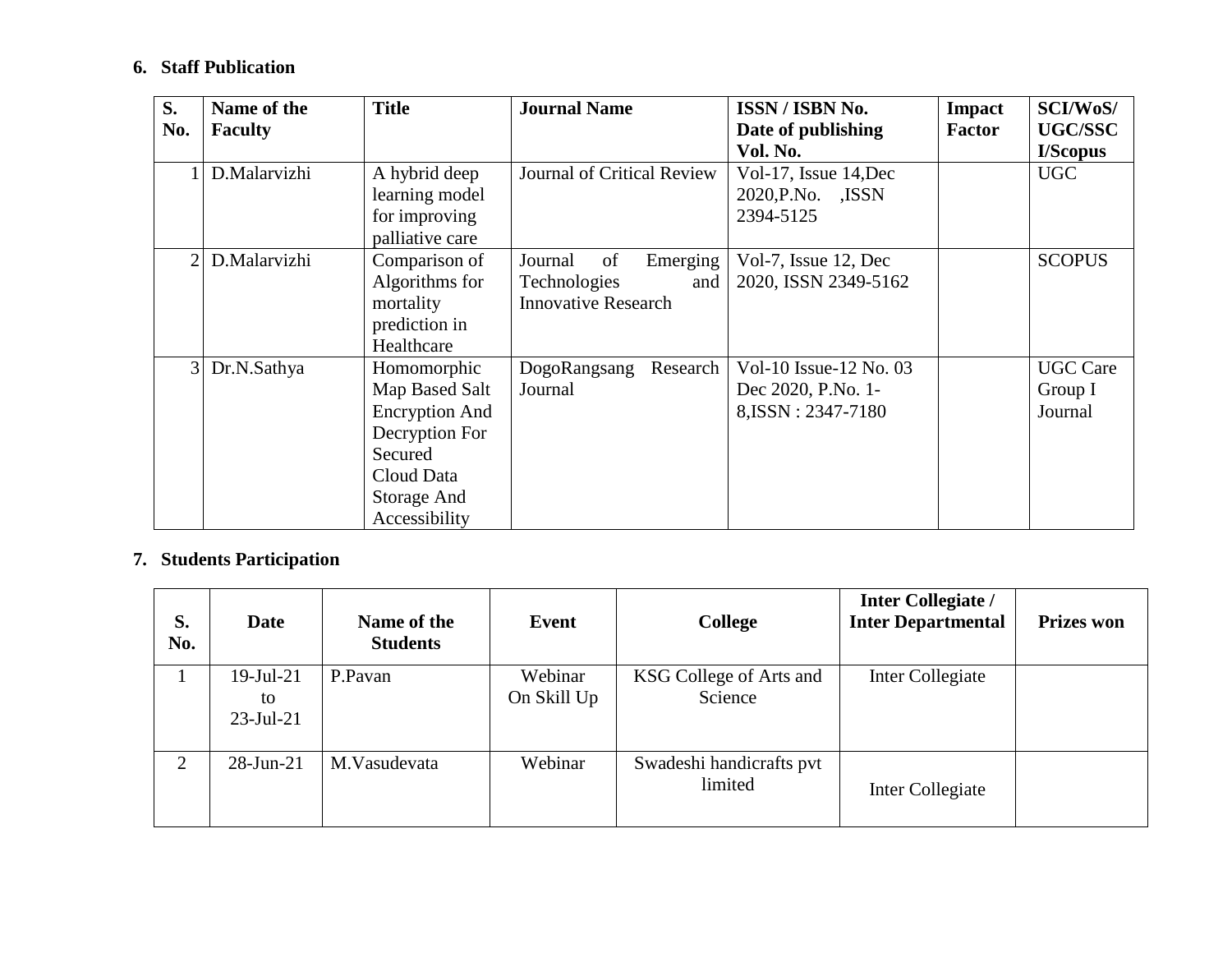| 3      | $19$ -Jun-21 | Vikash Vidhyan M<br>Sneha <sub>S</sub><br>Naveen K                                                            | Webinar:Clou<br>d Computing -<br>Microsoft<br>Azuare                                   | Nehru Arts And Science<br>College                                              | Inter Collegiate |
|--------|--------------|---------------------------------------------------------------------------------------------------------------|----------------------------------------------------------------------------------------|--------------------------------------------------------------------------------|------------------|
| 4      | $19$ -Jun-21 | S.Saiprasanna<br>S.Devadharshini                                                                              | Online Quiz<br>On World<br>Environment<br>day and<br><b>World Ocean</b><br>day         | Ministry of Eart Science,<br>Goa                                               | Inter Collegiate |
| 5      | $19$ -Jun-21 | P.Pavan<br>S. Devadharshini<br>M.Sathyaprakash<br>S.Saiprasanna<br>R.Dharanidharan<br>S.Kavitha<br>J.Sandhiya | International<br>Webinar<br>Cloud<br>Computing-<br>Microsoft<br>Azure                  | Nehru Arts and Science<br>College                                              | Inter Collegiate |
| 6      | $19$ -Jun-21 | R.Dharanidharan                                                                                               | Challenges<br>faced by<br>students in<br>Career<br>Opportunities<br>during Covid<br>19 | Shree Chandraprabhu Jain<br>College, Thiruvalur district                       | Inter Collegiate |
| $\tau$ | $14$ -Jun-21 | R.Dharanidharan                                                                                               | திரையிசையி<br>ல் இலக்கிய<br>நயங்கள்                                                    | Shree Chandraprabhu Jain<br>College, Thiruvalur district                       | Inter Collegiate |
| 8      | $14$ -Jun-21 | Sneha <sub>S</sub><br>Naveen K                                                                                | கருத்தரங்கம்:<br>காலந்தோறும்<br>மதுரை சித்திரை<br>திருவிழா                             | நான்காம் தமிழ்ச்<br>சங்கம்,மதுரை செந்தமிழ் கலை<br>மற்றும் கீழ்த்திசைக் கல்லூரி | Inter Collegiate |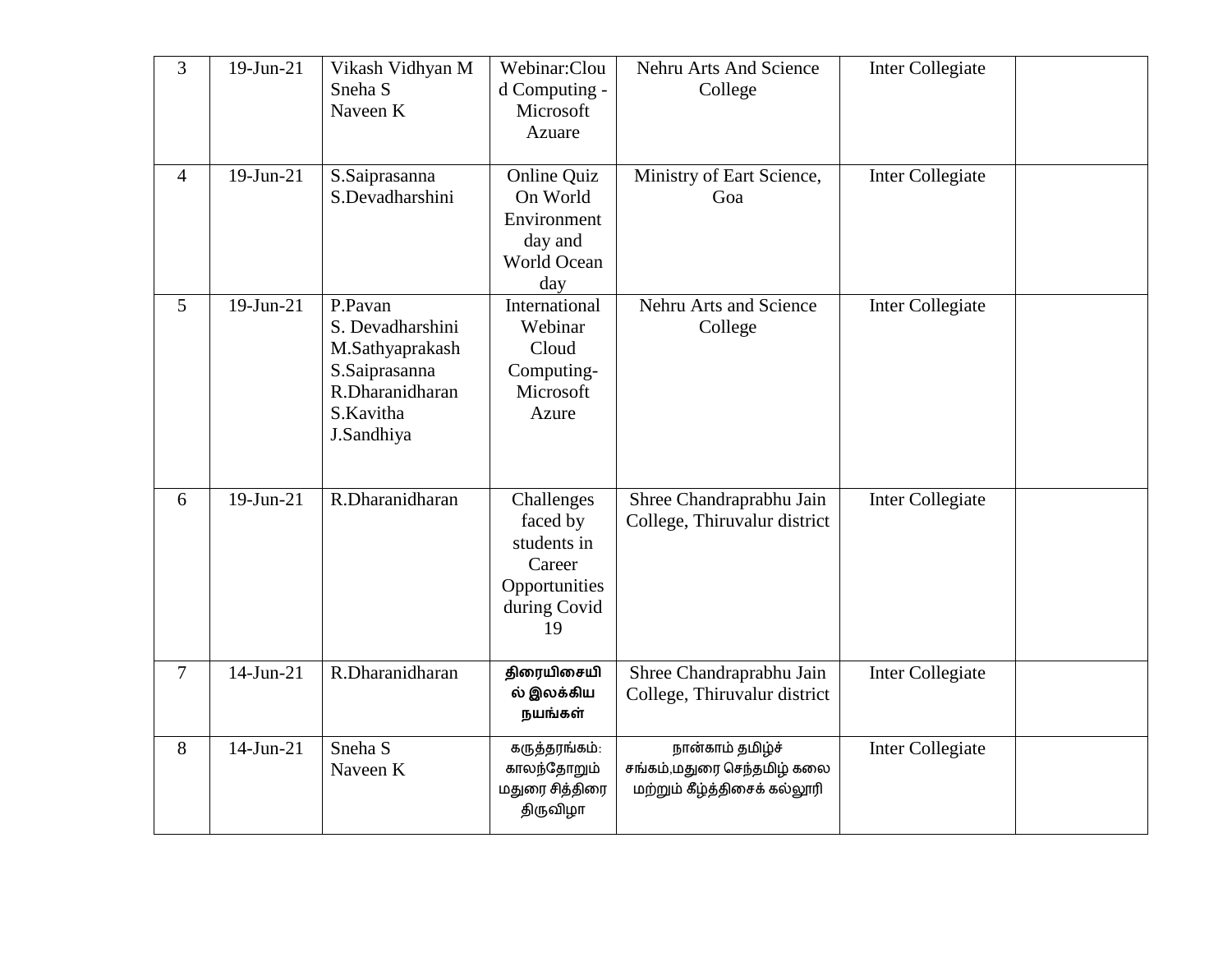| 9  | $07$ -Jun-21 | J.Sandhiya                                                                                                                                                                                                                                                                                                       | Importance of<br>Agriculture<br>and Food               | United College of Arts and<br>Science            | Inter Collegiate        |  |
|----|--------------|------------------------------------------------------------------------------------------------------------------------------------------------------------------------------------------------------------------------------------------------------------------------------------------------------------------|--------------------------------------------------------|--------------------------------------------------|-------------------------|--|
| 10 | $06$ -Jun-21 | S. Devadharshini<br>M.Sathyaprakash<br>S.Saiprasanna<br>R.Dharanidharan<br>Suruthi<br>J.Sandhiya                                                                                                                                                                                                                 | Online Quiz<br>On<br>Environmenta<br>1 protection      | Arulmigu Palaniandavar<br>Arts College for Women | Inter Collegiate        |  |
| 11 | $05$ -Jun-21 | J.Sandhiya                                                                                                                                                                                                                                                                                                       | <b>Online Quiz</b><br>World<br>Environment<br>Day 2021 | <b>PSGR Krishnammal</b><br>College for Women     | <b>Inter Collegiate</b> |  |
| 12 | $02$ -Jun-21 | R.Dharanidharan<br>S.Muraliprasath<br>S.Priyadharshini<br>K.Nagarjun<br>P J Harishmithaa<br>M.Sathyaprakash<br>D.Nivethitha<br>Ajai kumar MV<br>S.Devadharshini<br>K.Manikandan<br>J.Sandhiya<br>D.Harish<br><b>B.Amrit</b><br>S.Saiprasanna<br>M.Gurupriya<br>S.Kavya<br>J.Ashwinkumar<br>T.Arthika<br>A.Sanjay | Virtual<br>Seminar on<br>Emotional<br>Intelligence     | PPG College of Arts and<br>Science               | Inter Collegiate        |  |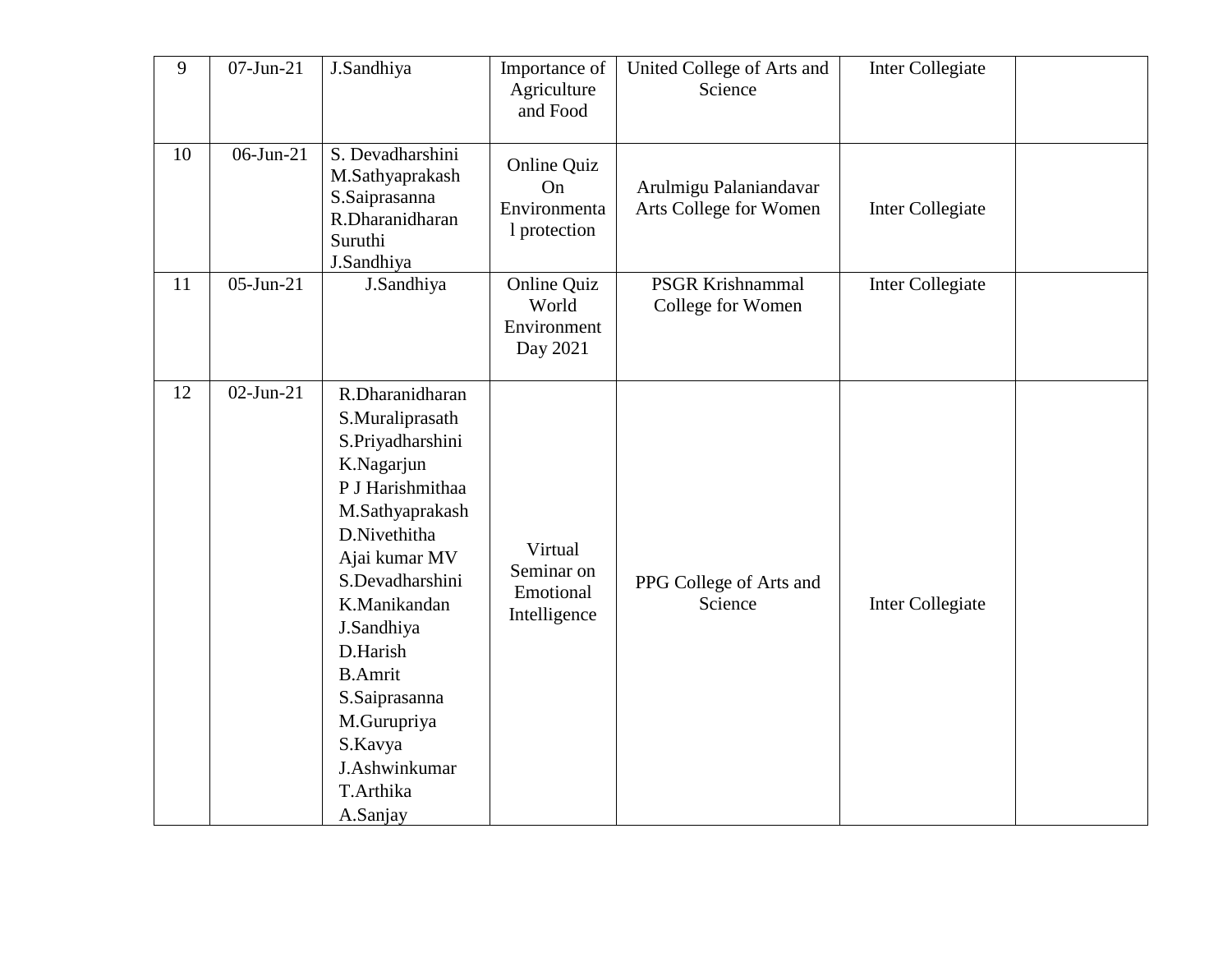|    |                                | S.Sanjith<br>J.Sandhiya                                                                                                                                                                                                                                |                                                                                                     |                                      |                         |  |
|----|--------------------------------|--------------------------------------------------------------------------------------------------------------------------------------------------------------------------------------------------------------------------------------------------------|-----------------------------------------------------------------------------------------------------|--------------------------------------|-------------------------|--|
| 13 | 27-May-21                      | S. Devadharshini                                                                                                                                                                                                                                       | குழந்தைகளை<br>துன்புறுத்தல்<br>மற்றும்<br>பாதுகாப்பு.                                               | Nirmala College for<br>Women         | Inter Collegiate        |  |
| 14 | 26-May-21                      | Karthikeyan S<br>Dharshana G<br>Akilesh V G<br>Sathya V<br>Hemavarshini M<br>Naveen K<br>Karthika V                                                                                                                                                    | Quiz:National<br>Education<br>Policy 2020                                                           | PPG College Of Arts And<br>Science   | Inter Collegiate        |  |
| 15 | 19-May-21<br>$\&$<br>20-May-21 | Ajai kumar MV<br>Sandhiya J<br>S.Saiprasanna<br>P.Pavan<br>T.Arthika<br>Sanjith.S<br>Amrit B<br>S.Shanmathi<br>Suruthi<br>S.Aravind<br>S.Devadharshini<br>S.Kavya<br>S.Chandru<br>K. Sri prasanna<br>S.Muraliprasath<br>M Gurupriya<br>R.Dharanidharan | Two days<br>National level<br>Commerce<br>Conclave<br>Shaping<br>Imagination-<br>A Commerce<br>View | VET Institute of Arts and<br>Science | <b>Inter Collegiate</b> |  |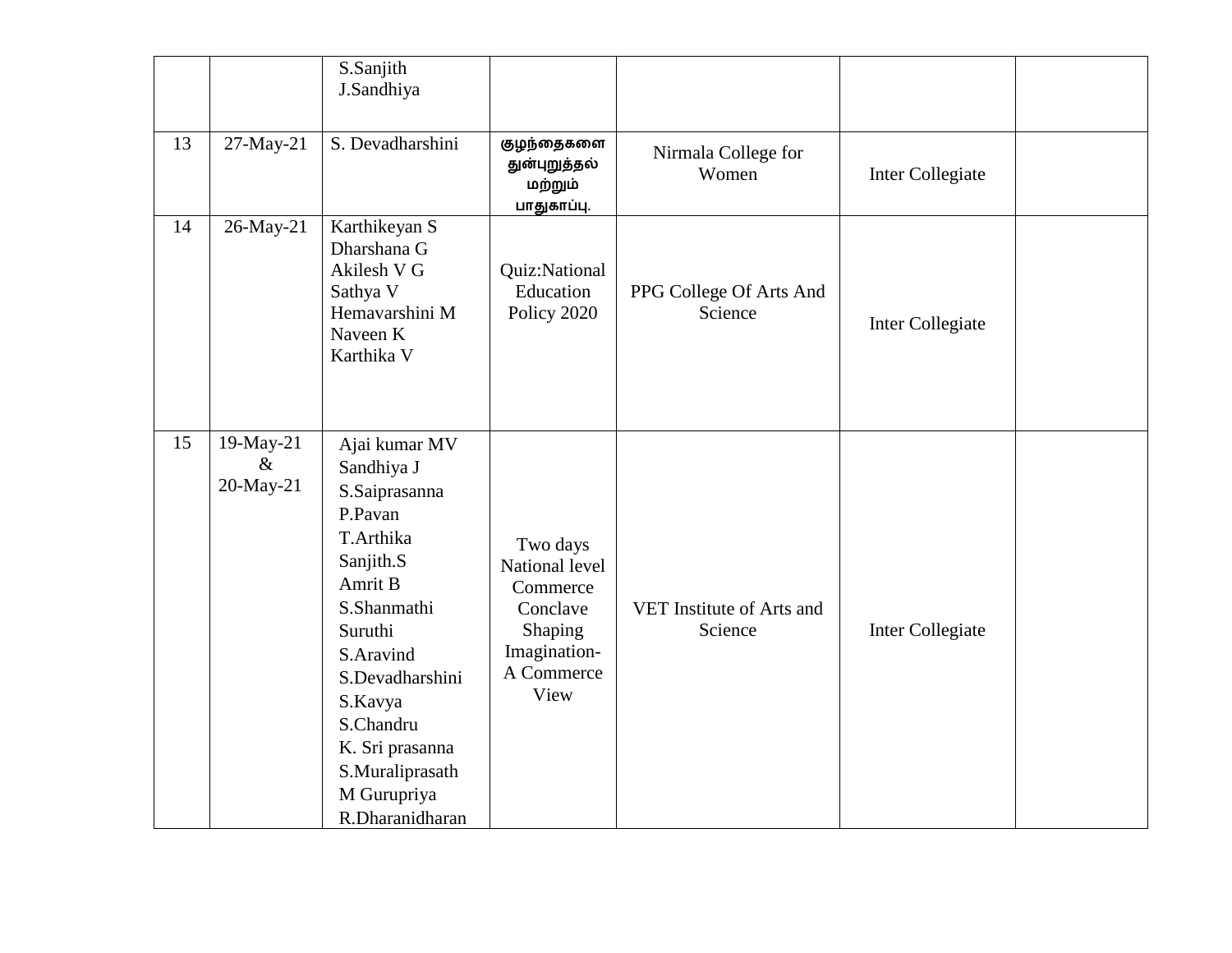|    |           | M.Purushothaman  |              |                      |                  |           |
|----|-----------|------------------|--------------|----------------------|------------------|-----------|
|    |           | T.Ritika         |              |                      |                  |           |
|    |           | E.Sarathkumar    |              |                      |                  |           |
|    |           | J.Ashwin kumar   |              |                      |                  |           |
|    |           | D.Nivethitha     |              |                      |                  |           |
|    |           | S.Balaji         |              |                      |                  |           |
|    |           | V.Sujithra       |              |                      |                  |           |
|    |           | K.Manikandan     |              |                      |                  |           |
|    |           | S.Priyadharshini |              |                      |                  |           |
|    |           | S.Jael priya     |              |                      |                  |           |
|    |           | D.Varshini       |              |                      |                  |           |
|    |           | S.Surendar       |              |                      |                  |           |
|    |           | S.Hariharan      |              |                      |                  |           |
|    |           | S.Kirubakaran    |              |                      |                  |           |
|    |           | M.Poornachandhra |              |                      |                  |           |
|    |           | <b>T.Gokul</b>   |              |                      |                  |           |
|    |           | P.Abhilash       |              |                      |                  |           |
|    |           | D.Harish         |              |                      |                  |           |
|    |           | R.Arun           |              |                      |                  |           |
|    |           | P.Nishanth       |              |                      |                  |           |
|    |           | S.Bharathselvan  |              |                      |                  |           |
|    |           | R.Bharanitharan  |              |                      |                  |           |
|    |           | P.J.Harishmithaa |              |                      |                  |           |
|    |           | S.Thinakar       |              |                      |                  |           |
|    |           | M.Sathyaprakash  |              |                      |                  |           |
|    |           | P.Srimathi       |              |                      |                  |           |
|    |           | A.Sanjay         |              |                      |                  |           |
|    |           | S.Kavitha        |              |                      |                  |           |
|    |           | B.Karthikeyan    |              |                      |                  |           |
| 16 | 19-May-21 | K.Kalaivani      |              |                      |                  | 19-May-21 |
|    |           | M.Vasudevata     |              |                      | Inter Collegiate |           |
|    |           | A.Dharneesh      | Webinar:Tips |                      |                  |           |
|    |           | S.Indirani       | To Crack The | Meenakshi college of |                  |           |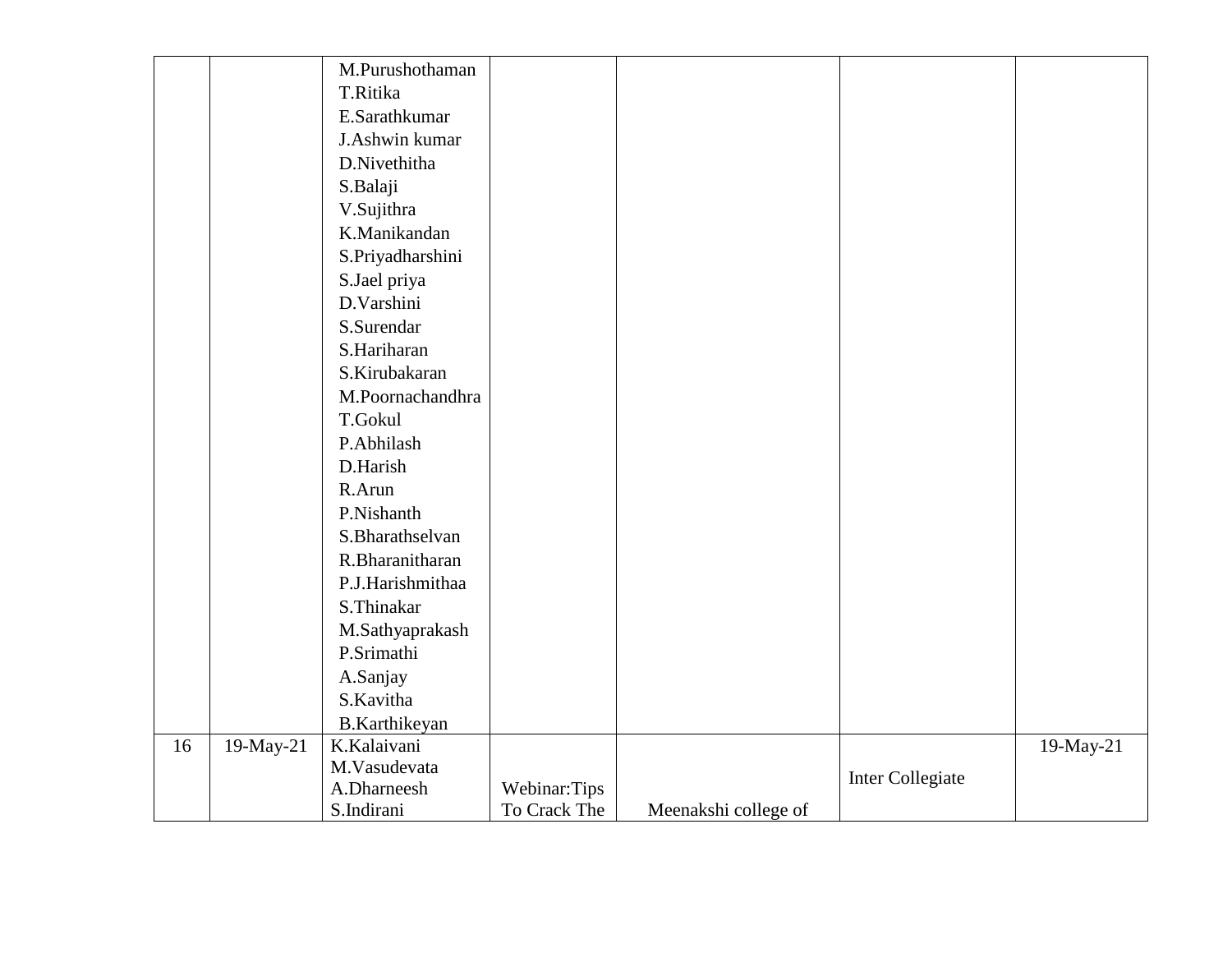|    |                                | R.JananiPriya<br>N.S.Santhosh<br>Devisri<br>R.Nakul<br>Kanishka<br>S.Snekha<br>S.Navaneethan<br>K.Logeswari<br>S.DharaniPriya<br>Sneha <sub>S</sub> | Interview<br>Level                                                                                  | Engineering                                                    |                  |                              |
|----|--------------------------------|-----------------------------------------------------------------------------------------------------------------------------------------------------|-----------------------------------------------------------------------------------------------------|----------------------------------------------------------------|------------------|------------------------------|
| 17 | 03-May-21<br>to<br>17-May-21   | S. Devadharshini                                                                                                                                    | குழந்தைகளை<br>போற்றுதும்                                                                            | Nirmala College for<br>Women                                   | Inter Collegiate | 03-May-21 to<br>17-May-21    |
| 18 | $22-Mar-21$<br>To<br>26-Mar-21 | Vikash Vidhyan M<br>Sneha <sub>S</sub><br>Sakthi Sundari M<br>Velliyangiri P<br>Naveen K                                                            | Conference:E-<br>Commerce<br>And Covid 19<br>: The<br>Challenges, So<br>lution And<br>Opportunities | <b>Rathinam College Of Arts</b><br>And Science                 | Inter Collegiate | $22$ -Mar-21 To<br>26-Mar-21 |
| 19 | 20-Mar-21                      | Karthikeyan S<br>Dharshana G<br>Harini T K<br>Naveen K                                                                                              | Symposium:<br>Green<br>Finance:<br>Sustainable<br>Finance                                           | PSG College Of Arts And<br>Science                             | Inter Collegiate | 20-Mar-21                    |
| 20 | 05-Mar-21                      | Raghul R.G<br>Dharneesh.A<br>Nakul R<br>Karthick.R                                                                                                  | Workshop on<br>"Tally"                                                                              | Sri Ramakrishna College<br>of Arts and Science,<br>Coimbatore. | Inter Collegiate | 05-Mar-21                    |